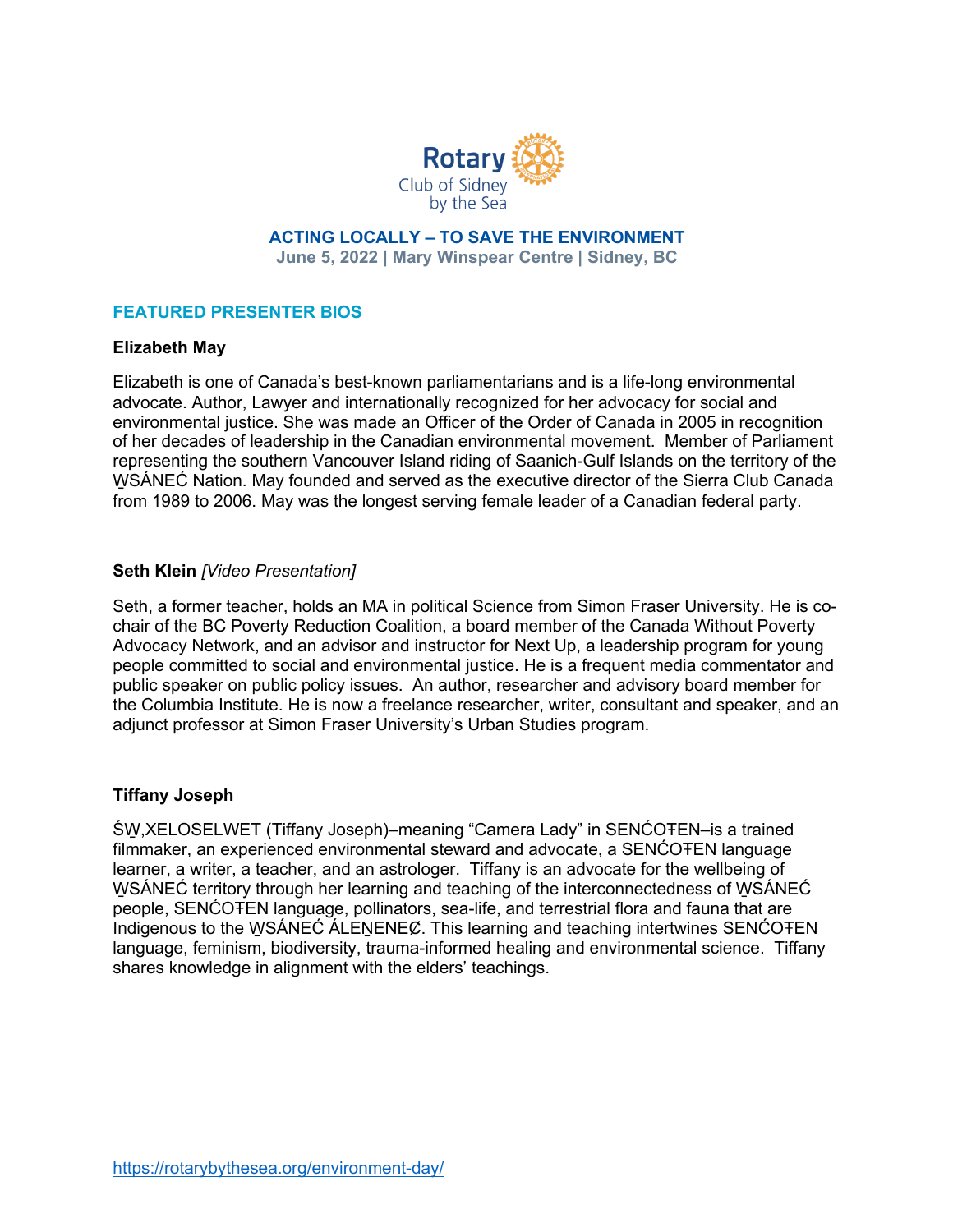## **Rick Kool**

Rick had an extensive career in teaching science and environmental education at Vancouver's Douglas College, Royal BC Museum, and BC parks. He is founder of the MA in Environmental Education at Royal Roads University which began in 2003. A self-confessed generalist and academic dilletante, has published on the walking speed of dinosaurs, Northwest coast native whaling, museum exhibit design, ciliated protozoans, and the sex life of marine invertebrates, along with work in environmental education and communication. His recent work has related to environmental education and how it confronts hope and despair, the potential role and place of religion in environmental education, and conceptions of change in environmental education and communication.

## **Dr. Courtney Howard**

Dr. Howard is an Emergency Physician in Chief Drygeese Territory, and a globally recognized leader on the impacts of climate change on human and planetary health. She sits on the boards of the Canadian Medical Association and the Global Climate and Health Alliance, the Steering Committee of the Planetary Health Alliance, and the Editorial Advisory Boards of the Lancet Planetary Health and the Journal of Climate Change and Health. Co-chair of the Advocacy Subcommittee of the World Health Organization - Civil Society Working Group on Climate Change and Health. She loves dancing with her two daughters.

# **OTHER PRESENTER BIOS**

### **Anne-Marie Daniel**

Anne-Marie Daniel came to North Saanich in 2004. She leads the innovation practice at NatuR&D, naturnd.com, an arm of Roy Group Leadership Inc, roygroup.net. She is also a lecturer on Industrial Symbiosis for the Industrial Ecology Masters Program at the University of Victoria. Anne-Marie is keen to help Saanich Peninsula communities prioritize actions that lead to resilient people, systems and the planet.

### **Erin Bremner-Mitchell**

Manager of Communications and Engagement at Cascadia Seaweed, and Project Manager for Seaweed Days 2022.

Erin brings 14 years of sales and marketing experience to her role at Cascadia Seaweed. She is passionate about demonstrating the triple bottom line theories of business which prioritize people, the planet and profit equally. Erin is a graduate of the business administration program at Camosun College with a specialty in marketing and was previously an elected official for the Town of Sidney. Erin has worked as the director of communications for multiple political campaigns at the local, provincial, and federal levels, and as an independent contractor has supported the development of many local businesses. She is inspired by the Albert Einstein quote that reads "Your imagination is just a preview of life's coming attractions". She believe that to make our world a better place, we all must climb out of the proverbial box and think differently.